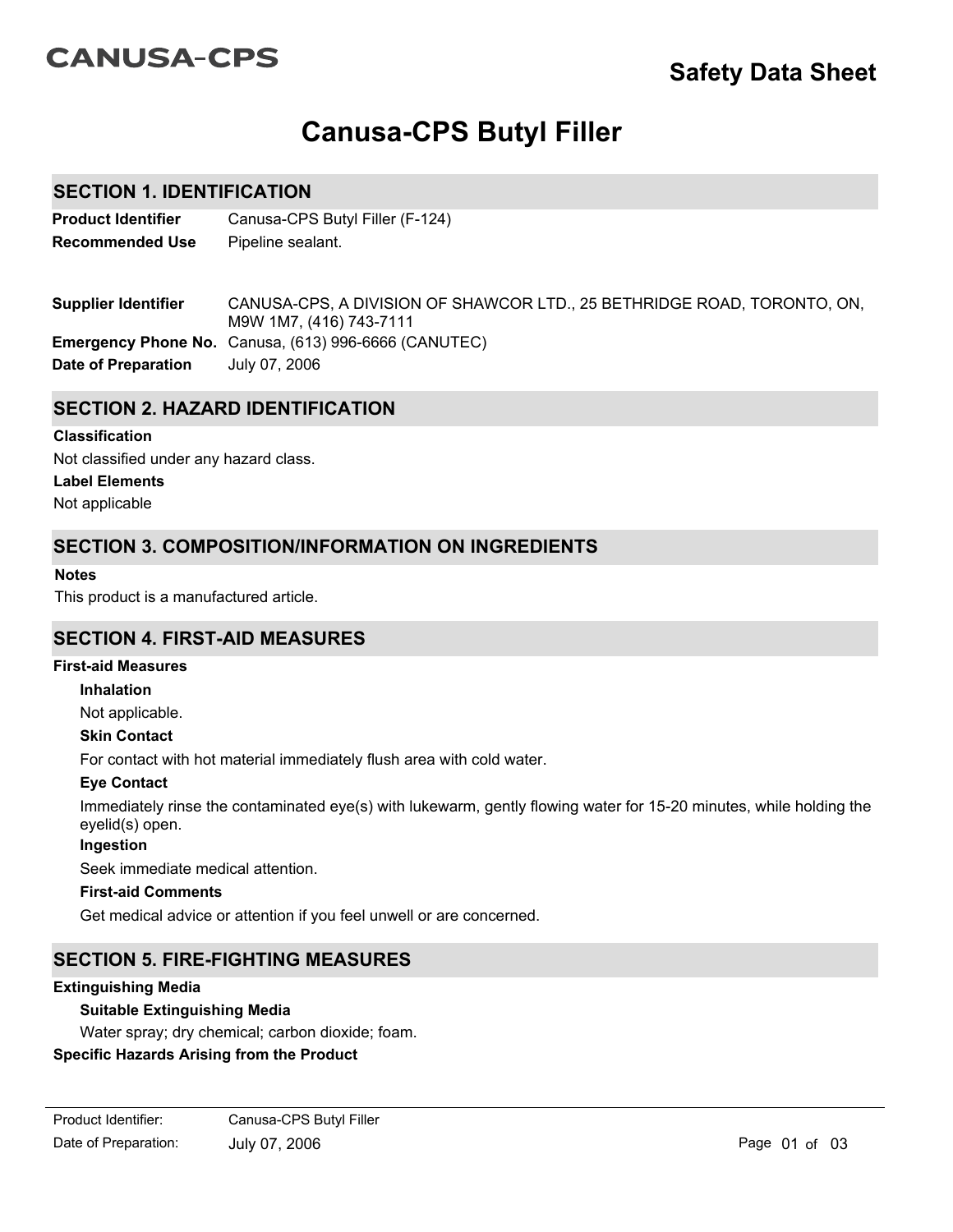## Use a self-contained breathing apparatus and full protective clothing.

## **SECTION 6. ACCIDENTAL RELEASE MEASURES**

**Personal Precautions, Protective Equipment, and Emergency Procedures** Not applicable.

#### **Environmental Precautions**

It is good practice to prevent releases into the environment.

**Methods and Materials for Containment and Cleaning Up**

Recover material and place in containers for disposal.

## **SECTION 7. HANDLING AND STORAGE**

**Precautions for Safe Handling** No special handling precautions are necessary. **Conditions for Safe Storage** Store at room temperature.

## **SECTION 8. EXPOSURE CONTROLS/PERSONAL PROTECTION**

#### **Appropriate Engineering Controls**

General ventilation is usually adequate.

## **Individual Protection Measures**

**Skin Protection Respiratory Protection Eye/Face Protection** Not normally required if product is used as directed. Not required. Gloves required when handling hot material. Gloves required when handling hot material. Safety glasses.

## **SECTION 9. PHYSICAL AND CHEMICAL PROPERTIES**

| <b>Basic Physical and Chemical Properties</b> |          |
|-----------------------------------------------|----------|
| Appearance                                    | Black.   |
| <b>Flash Point</b>                            | > 260 °C |
| <b>Relative Density (water = 1)</b>           | 1.28     |
| <b>Other Information</b>                      |          |
| <b>Physical State</b>                         | Solid    |

## **SECTION 10. STABILITY AND REACTIVITY**

**Chemical Stability** Normally stable. **Conditions to Avoid** None known. **Incompatible Materials Reactivity** Not reactive under normal conditions of use.

Strong oxidizers and acids.